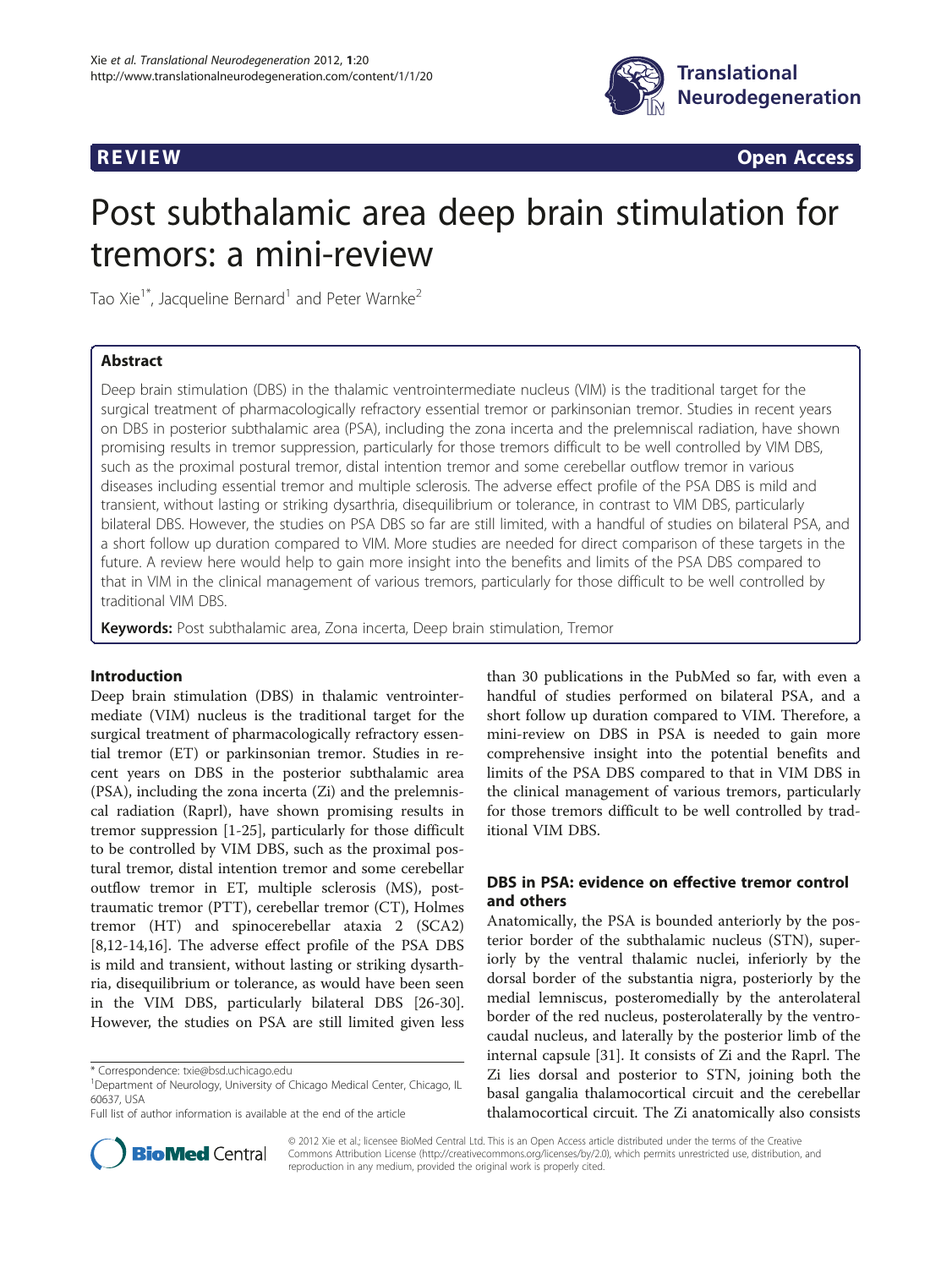# <span id="page-1-0"></span>Table 1 PSA DBS publications: indications, targets, results and side effects

| Series (reference number)       | Patients/procedures/time<br>to assess                                               | Target and/or stereotactic<br>parameters                                                                    | <b>Results</b>                                                                                                                                                 | Side effects                                                                                              |
|---------------------------------|-------------------------------------------------------------------------------------|-------------------------------------------------------------------------------------------------------------|----------------------------------------------------------------------------------------------------------------------------------------------------------------|-----------------------------------------------------------------------------------------------------------|
| Mundinger, 1977 [1]             | 7 torticollis, unilateral,<br>stimulation 30-40 minutes.                            | cZi; in some cases combined<br>with other structures                                                        | Good control of the<br>torticollis                                                                                                                             | <b>No</b>                                                                                                 |
| Brice and McLellan,<br>1980 [2] | 2 MS, bilateral,<br>post-op 6 months                                                | 10mm lateral/20mm behind<br>AC/6-8mm below ICL (AC:<br>anterior commissure;<br>ICL: inter-commissural line) | "Striking improvement"<br>in intention tremor                                                                                                                  | Transient worsening of swallowing,<br>speech, and micturition, all resolved in<br>3 weeks but dysarthria. |
| Andy, 1983 [3]                  | 1 PTT, unilateral                                                                   | 7mm lateral/ 8.5mm behind<br>MCP/1mm below ICL (MCP:<br>middle-commissural point)                           | Complete cessation<br>of tremor                                                                                                                                | Unknown                                                                                                   |
| Kitagawa et al., 2000 [4]       | 1 ET and 1 DT, unilateral,<br>intra-op stimulation and<br>post-op 1 week            | Zi, 3 mm under the border<br>of the VIM                                                                     | Abolition of ET; "remarkable"<br>decrease in DT and dystonia                                                                                                   | Transient paresthesia, palm hyperhidrosis,<br>anorexia, and disequilibrium                                |
| Hooper et al., 2001 [5]         | 1 PTT, unilateral,<br>post-op 44 months                                             | 12mm lateral/ 6mm behind<br>MCP/4mm below ICL                                                               | Sustained microtomy effect.<br>No IPG needed.                                                                                                                  | Shoulder weakness, resolved in 3 days.                                                                    |
| Velasco et al., 2001 [6]        | 10 PD, unilateral,<br>post-op 12 months                                             | Expressed in tenths of the ICL:<br>laterality 5/10, 8/10 behind AC,<br>1-2/10 below ICL, targeting<br>Raprl | Significant improvement in<br>tremor and rigidity;<br>Mild improvement in<br>bradykinesia.                                                                     | 1 worsening pre-existing depression,<br>1 transient diplopia, 3 transient dysarthria                      |
| Murata et al., 2003 [7]         | 8 ET, unilateral,<br>post-op 22 months (8-42)                                       | Best 11mm lateral/7.5mm behind<br>MCP/4mm below ICL in Zi<br>and Raprl                                      | Contralateral tremor<br>decreased by 81%                                                                                                                       | Only stimulation induced that did not<br>affect result.                                                   |
| Nandi and Aziz, 2004 [8]        | 15 MS, 6 bilateral, 9 unilateral,<br>post-op 15 months in 10 patients               | Ζi                                                                                                          | Contralateral postural tremor<br>decreased by 64%,<br>intention tremor by 36%                                                                                  | Transient paresthesia, mild dysarthria and<br>seizure in 1 and infection in 2 patients.                   |
| Plaha et al., 2004 [9]          | 4 ET, bilateral, post-op 12 months                                                  | Medial to the posterior dorsal<br>third of the STN                                                          | Total tremor decreased by<br>80%. 2 patients with severe<br>head tremor completely<br>resolved. No tolerance.<br>Low volt 1.8.                                 | No dysarthria or dysequilibrium.                                                                          |
| Kitagawa et al., 2005 [10]      | 8 PD, unilateral, post-op 24 months                                                 | Best contact 10.5mm<br>lateral/5.6mm<br>behind MCP/ 3.2mm<br>below ICL                                      | UPDRS-III improved by 44.3%,<br>tremor by 78.3%, rigidity by<br>92.7% and akinesia by 65.7%.                                                                   | Mild adverse events                                                                                       |
| Plaha et al., 2006 [11]         | 35 PD, 29 bilateral, 6 unilateral,<br>post-op 6 months                              | cZi: posteromedial to the<br>post-dorsal STN                                                                | cZi better than STN in reducing<br>UPDRSIII by 76%, tremor by 93%,<br>rigidity by 76% and bradykinesia<br>by 65% in cZi vs by 55%, 61%,<br>50% and 59% in STN. | No complication in Zi No difference<br>in dyskinesia, L-dopa reduction, and<br>stimulation parameters.    |
| Freund et al., 2007 [12]        | 1 SCA2, bilateral, post-op 2 years                                                  | Combined VOP-VIM/Zi-Cerebellar<br>thalamic projection (VOP: ventro-<br>oralis posterior).                   | Nearly complete cessation of<br>tremor and torticollis<br>by stimulation to distal contacts                                                                    | No complication mentioned                                                                                 |
| Hamel et al., 2007 [13]         | 8 ET, 2 MS, 1 SCA, bilateral, post-op<br>at least 3 months, most of them $> 1$ year | 12.7mm lateral/7mm behind<br>MCP/1.5mm below ICL                                                            | Reducing intention tremor by<br>68% to 73%. PSA better                                                                                                         | Paresthesia, dysarthria, gait ataxia,<br>unknown number                                                   |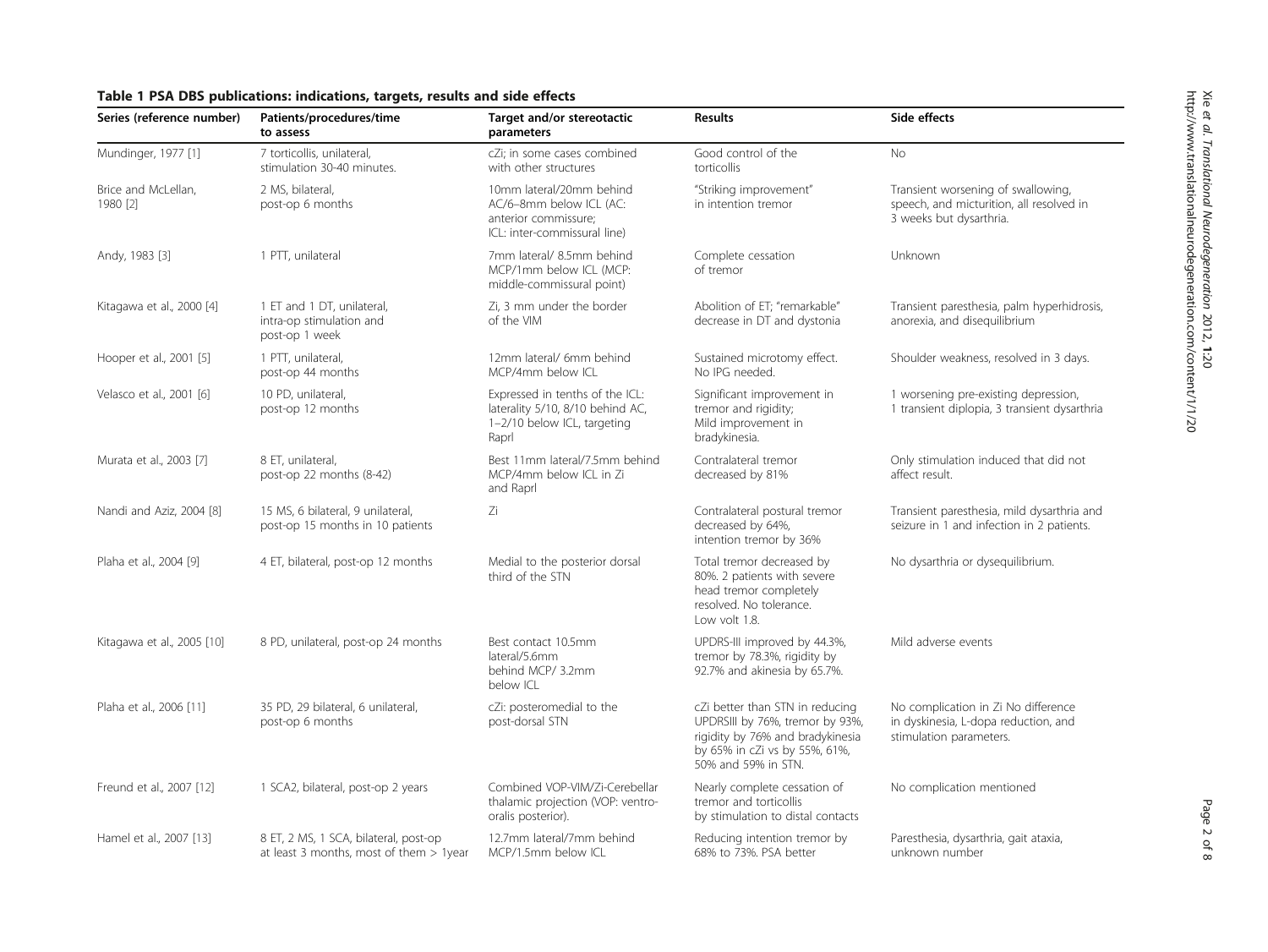| Xie et al. Translational Neurodegeneration 2012, 1:20<br>ר ווירוז<br>www.translationalneurodegeneration.com/content/1/1/20 |  |
|----------------------------------------------------------------------------------------------------------------------------|--|
|----------------------------------------------------------------------------------------------------------------------------|--|

# Table 1 PSA DBS publications: indications, targets, results and side effects (Continued)

|                                         |                                                                                                            |                                                                                                                                                                                            | than VIM unless limited by<br>side effects                                                                                                                      |                                                                                               |
|-----------------------------------------|------------------------------------------------------------------------------------------------------------|--------------------------------------------------------------------------------------------------------------------------------------------------------------------------------------------|-----------------------------------------------------------------------------------------------------------------------------------------------------------------|-----------------------------------------------------------------------------------------------|
| Herzog et al., 2007 [14]                | 10ET, bilateral, and 11MS, 6 bilateral,<br>5 unilateral, post-op at least 4 months                         | In PSA region, no details                                                                                                                                                                  | PSA better than VIM in postural<br>and intention tremors<br>reduction, by 64% in ET and by<br>50% in MS.                                                        | Unknown                                                                                       |
| Carrillo-Ruiz et al., 2008 [15]         | 5 PD, bilateral, post-op 12 months                                                                         | Active contacts: 11.5mm/ 6.5mm<br>behind MCP and 4.5mm below ICL                                                                                                                           | UPDRS III decreased by 65%,<br>tremor by 90%, rigidity<br>by 94%, bradykinesia by 75%                                                                           | 1 deterioration of pre-existing depression,<br>5 transient somnolence, 1 transient dysarthria |
| Plaha et al., 2008 [16]                 | 6 ET, 5 PD, 4 MS, 1 CT, 1 HT,<br>1 DT/bilateral, post-op 12 months                                         | Posteromedial to the<br>posterodorsal STN                                                                                                                                                  | PD tremor improved by 92%,<br>rigidity by 77%,<br>bradykinesia by 62%. Tremor<br>improved in ET by 76%;<br>MS, 57%; CT, 60%; HT, 70%;<br>DT, 71%. Low volts     | 2 transient dysequilibrium,<br>1 transient dysphagia                                          |
| Blomstedt et al., 2009 [17]             | 2DT,1 WC (writer's cramp),1CT,<br>all unilateral, post-op 1 year                                           | Active 10.3mm/6.1mm behind<br>MCP/3.5 below ICL, in PSA                                                                                                                                    | 87% tremor reduction                                                                                                                                            | Unknown                                                                                       |
| Blomstedt et al., 2010 [18]             | 21ET, 2 bilateral, 19 unilateral,<br>post-op 1 year.                                                       | PSA active contact 11.6mm<br>lateral/6.3mm behind MCP/3mm<br>below ICL.                                                                                                                    | Reducing tremor of upper<br>extremity by 95%,<br>hand function by 87%,<br>improving ADL by 66%.                                                                 | 8 transient expressive dysphasia, 1 transient<br>clumsy hand and leg.                         |
| Fytagoridis and<br>Blomstedt, 2010 [19] | 27 ET, 8 PD, 2 DT, 1 CT, 1 WC, all<br>unilateral except 4 bilateral,<br>unknown disease, post-op 34 months | Active 12.0mm/6.1mm behind<br>MCP/1.5mm below ICL, all in PSA                                                                                                                              | 24 non-PD tremor<br>decreased by 91%                                                                                                                            | 1 transient hemiparesis, 1 infection, 22%<br>transient dysphasia.                             |
| Barbe et al., 2011 [20]                 | 21ET, bilateral 19, 2 unilateral,<br>post-op at least 3 months                                             | 26 sub- ICL and 14 above<br>ICL electrodes. The mean<br>sub-ICL 11.3mm lateral/7.2mm<br>behind MCP/1.4mm below<br>ICL, the thalamic 12.6mm<br>lateral/5.7mm behind MCP/1.0mm<br>above ICL. | Sub-ICL stimulation is more<br>efficient than thalamic<br>stimulation but equally<br>effective when patients'<br>individual stimulation<br>parameters are used. | Paresthesia in 3/26, and dysarthria in 2/26<br>electrodes                                     |
| Blomstedt et al., 2011 [21]             | 4 ET unilateral, one in STN one<br>in cZi, post-op 1-6 years                                               | cZi 9.5-15.5mm lateral/1.3-9.4mm<br>behind MCP/0.2mm above to<br>6.8mm below ICL                                                                                                           | cZi more efficient than STN                                                                                                                                     | Comparable, dysarthria, dystonia,<br>dizziness, blurred vision.                               |
| Blomstedt et al., 2011 [22]             | 5ET, failed VIM, no info on<br>post-op duration except in "years"                                          | cZi, 11.4mm lateral/6.8mm<br>behind MCP/2.9mm below ICL                                                                                                                                    | cZi achieved improvement<br>in tremor control after<br>VIM failed, 57% cZi vs<br>25% VIM                                                                        | Unknown                                                                                       |
| Blomstedt et al., 2011 [23]             | 68 ET, 34VIM and 34 PSA, only 3 each<br>bilateral, post-op 28 months for VIM<br>and 12 month for PSA.      | Vim 13-15mm lateral/6-7mm before<br>PC/0mm on ICL. PSA: posteromedial<br>to the tail of the STN at the level of<br>maxim diameter red nucleus<br>(PC: posterior commissure)                | Tremor in the treated hand<br>improved by 70% in VIM<br>and 89% in PSA.                                                                                         | Unknown                                                                                       |
| Blomstedt et al., 2012 [24]             | 14 PD, 13 unilateral, 1 bilateral,<br>post-op 18 months                                                    | Posterior and medial to the<br>posterior tail of the STN at                                                                                                                                |                                                                                                                                                                 | 1 stimulation induced side effect,<br>1 infection                                             |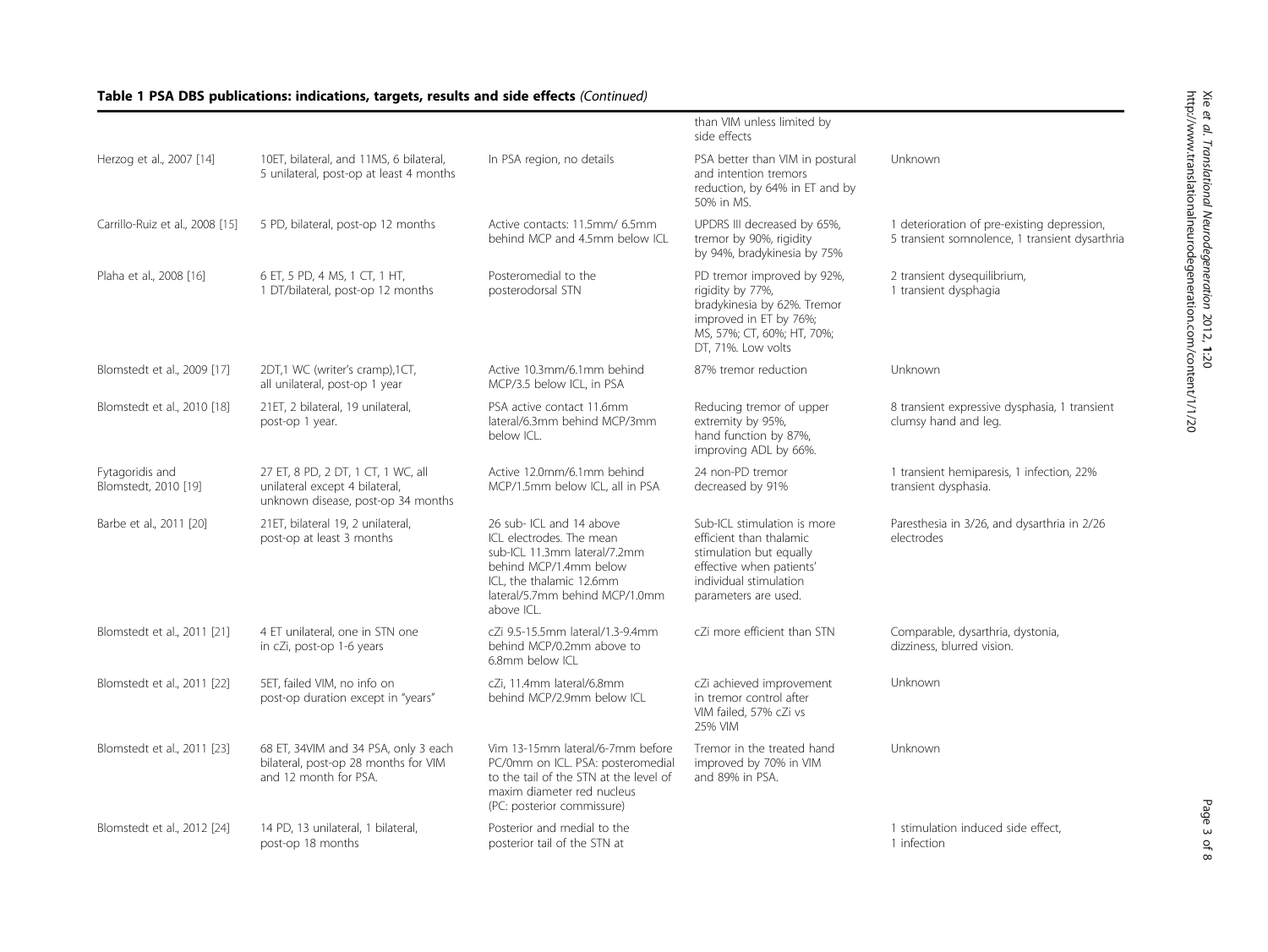# Table 1 PSA DBS publications: indications, targets, results and side effects (Continued)

|                               |                                                                     | the maximal diameter of<br>the RN. Active contact 12.6mm<br>lateral/7mm post MCP/2mm<br>below ICL                                                   | Tremor reduction by 82.2%,<br>rigidity by 34.3%,<br>bradykinesia by 26.7%                                                                |                                          |
|-------------------------------|---------------------------------------------------------------------|-----------------------------------------------------------------------------------------------------------------------------------------------------|------------------------------------------------------------------------------------------------------------------------------------------|------------------------------------------|
| Fytagoridis et al., 2012 [25] | 18 ET, 16 unilateral and 2 bilateral,<br>post-op 4 years on average | cZi, 12.0mm lateral/6.3mm<br>behind MCP/2.2mm<br>below ICL, in posterior-medial<br>to STN at the level of the<br>maximal diameter of red<br>nucleus | Improved total tremor by 51.4%,<br>upper extremity<br>by 89.4%, hand function by 78.5%.<br>No increase in stimulation over<br>the course | Mild and transient, 1 hard ware related. |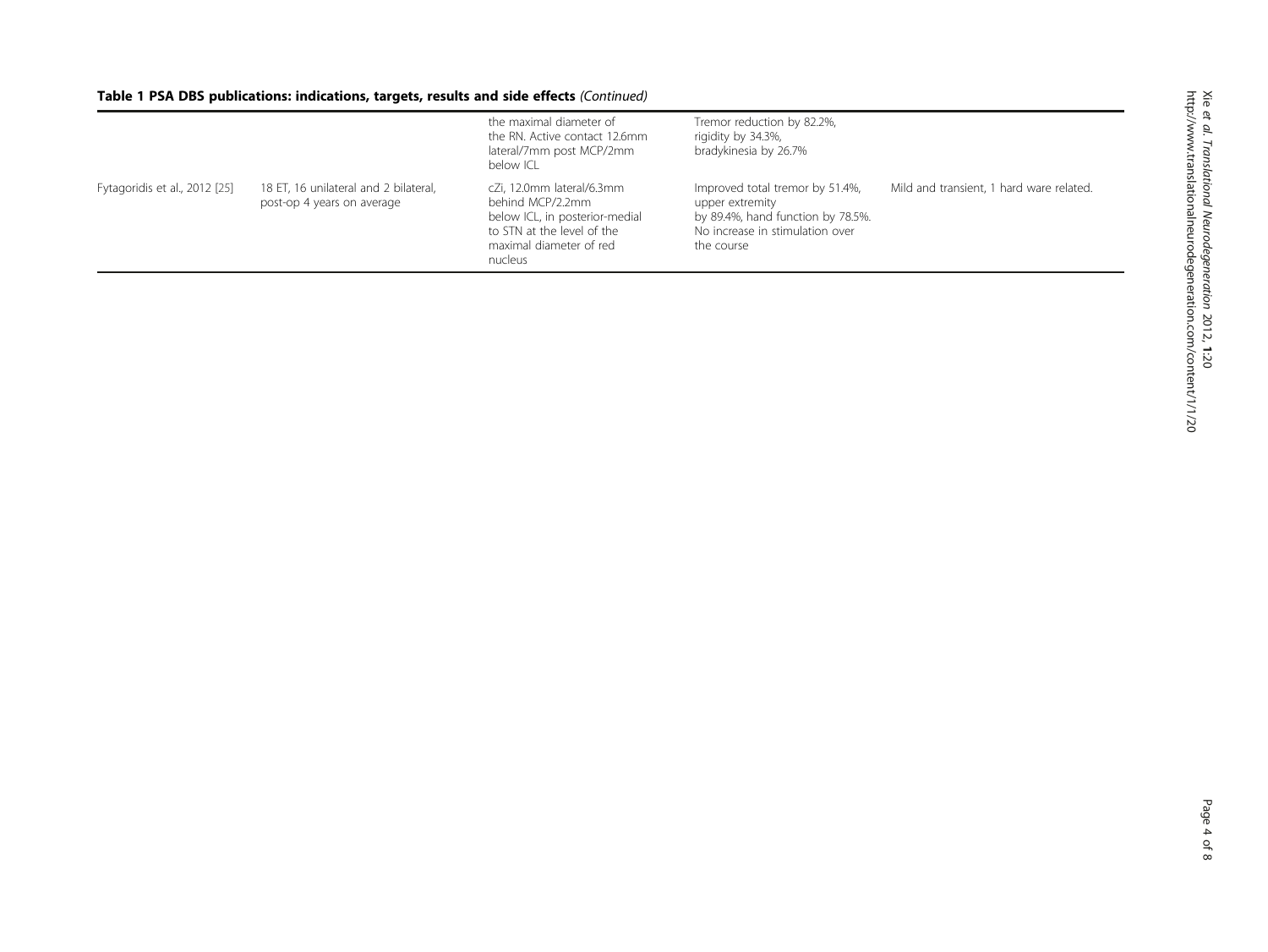of caudal part and rostral part. The Raprl is a fiber bundle that lies posterior to the STN, separated from it by the intervening Zi. It contains fibers from the mesencephalic reticular formation that projects to the thalamus as well as ascending cerebellothalamic fibers. The Forel H1 (thalamic fasciculus) and H2 (lenticular fasciculus) lies dorsal to the STN and immediately anterior to the PSA, and the Forel H lies anterior to the red nucleus.

Whilst the Zi was a target for lesioning since the early sixties, DBS in PSA was first reported by Mundinger in 1977 [\[1](#page-6-0)]. The intraoperative stimulation of the Zi and surrounding area obtained good control of torticollis in 7 patients without complications [[1\]](#page-6-0). Successful results were also reported by Brice and McLellan in 1980 and Andy in 1983 [\[2,3](#page-6-0)]. The unsophisticated DBS devices, the successful therapeutic effects of levodopa in Parkinson's disease (PD), and the successful DBS on VIM by Benabid in 1987 [[32\]](#page-6-0) are all possible reasons for the lack of sufficient reports during that period of time. In 2000, a successful attempt on the DBS targeting Zi in controlling intention tremor in ET and dystonic tremor (DT), which were hard to be controlled otherwise by DBS targeting VIM, was reported by Kitagawa et al. [\[4](#page-6-0)]. This study reignited the interest of DBS targeting Zi and more broadly PSA. Since then, more than 20 articles have been published, as listed in the Table [1](#page-1-0), including 201 cases of ET, 99 cases of PD, 32 cases of MS, 6 cases of DT, and several others (PTT, CT, HT, WC, and SCA) [[1-25](#page-6-0)]. The majority of the DBS was placed unilaterally. Only about 25% of the cases had bilateral DBS (Table [1](#page-1-0)). They were followed up for 3 months to 6 years. Most of them were targeting caudal Zi (cZi), with different parameters among studies. The therapeutic benefit was prominent, particularly for those tremors difficult to be controlled by VIM, such as proximal postural tremor, distal intension tremor and cerebellar out flow tremor. The complications mostly were mild and transient. There was no lasting or striking dysphasia, dysarthria, or disequilibrium, which could be encountered in VIM DBS, particularly bilateral VIM DBS [\[26-29](#page-6-0)]. There was no tolerance either [\[9,25](#page-6-0)], another unfavorable feature often reported in VIM DBS [[30\]](#page-6-0). The effect on axial symptoms, such as vocal tremor, head tremor and swallowing function, was rarely mentioned [\[9](#page-6-0)]. A good effect on neck tremor was reported on bilateral cZi DBS [\[9](#page-6-0)]. DBS on cZi was not found to have negative effect on the swallowing function [[33](#page-6-0)], but have slightly different effect on voice compared to STN DBS [[34\]](#page-6-0).

The difference in the specific targets of PSA, the number of DBS placed (unilaterally vs bilaterally), the postsurgical follow -up, and the different diseases studied among these articles makes a concise comparison of clinical benefits and limits of PSA with VIM difficult. A

site-to-site comparison among different patients could be more helpful to delineate the difference between the targets. One of the good examples was the study by Hamel et al. [\[13\]](#page-6-0), who found that cZi DBS at the parameters of 12.7 mm lateral, 7.0 mm posterior and 1.5 mm ventral to the mid-commisural point (MCP) provided better outcome than VIM DBS. Though it is a retrospective study with different post-surgical duration, the site-to-site comparison did provide more reliable comparison of these two targets. A similar result was also reported by another group [[11](#page-6-0),[20](#page-6-0),[21](#page-6-0)], with electrodes below the intercommissural line (ICL) producing better outcome in tremor control than those above the ICL [\[20\]](#page-6-0), though the better outcome meant to be more efficient for cZi than VIM rather than significant difference in individual or maximal stimulation response in these two targets in some studies [\[20\]](#page-6-0). More recently, a prospective study designed for direct comparison of PSA/cZi with VIM in each individual patient was presented to the  $16<sup>th</sup> MDS$  meeting in Dublin [\[35](#page-6-0)]. The electrode in the study was placed across both PSA/cZi and VIM, which would allow precisely comparing these two targets in the same patient, with both targets targeted in the same side of the brain, or with one target in one side of the brain and the other target in the other side of the brain of the same patient. This design avoids the confounding difference in the disease severity, postsurgical duration, and skills/targets in assessing the DBS efficacy, and allows more accurate site specific assessment (Zi vs VIM). A significantly better outcome in general was found in stimulating cZi than VIM, except that some of the patients could not tolerate the adverse effects of paresthesia in cZi despite the best control of the tremor. The vocal tremor and head tremor were also very well controlled by the stimulation. No worsening of gait was observed after the surgery. The study shows very promising tremor control by cZi DBS, though the conclusion is limited by the small sample size of five patients, as acknowledged by the authors [\[35](#page-6-0)]. Stimulating bilateral VIM was also reported to improve vocal tremor and head tremor in some studies as reviewed by Lyons and Pahwa [[36\]](#page-6-0), however the occurrence and the worsening of dysarthria and disequilibrium were the concerns in choosing bilateral VIM stimulation in some cases [[26-29](#page-6-0)], and made unilateral VIM DBS as an alternative in certain circumstances [\[37](#page-6-0)]. The lack of lasting dysarthria and disequilibrium reported even in bilateral cZI DBS is probably because the cZi DBS only overrides tremor oscillations without interrupting patterns of information related to fine movements of vocal cords and proprioceptive sensation [\[16\]](#page-6-0).

Besides effective tremor control [[11,21,24\]](#page-6-0), cZi was also found to be better than STN in controlling rigidity and bradykinesia without difference in reducing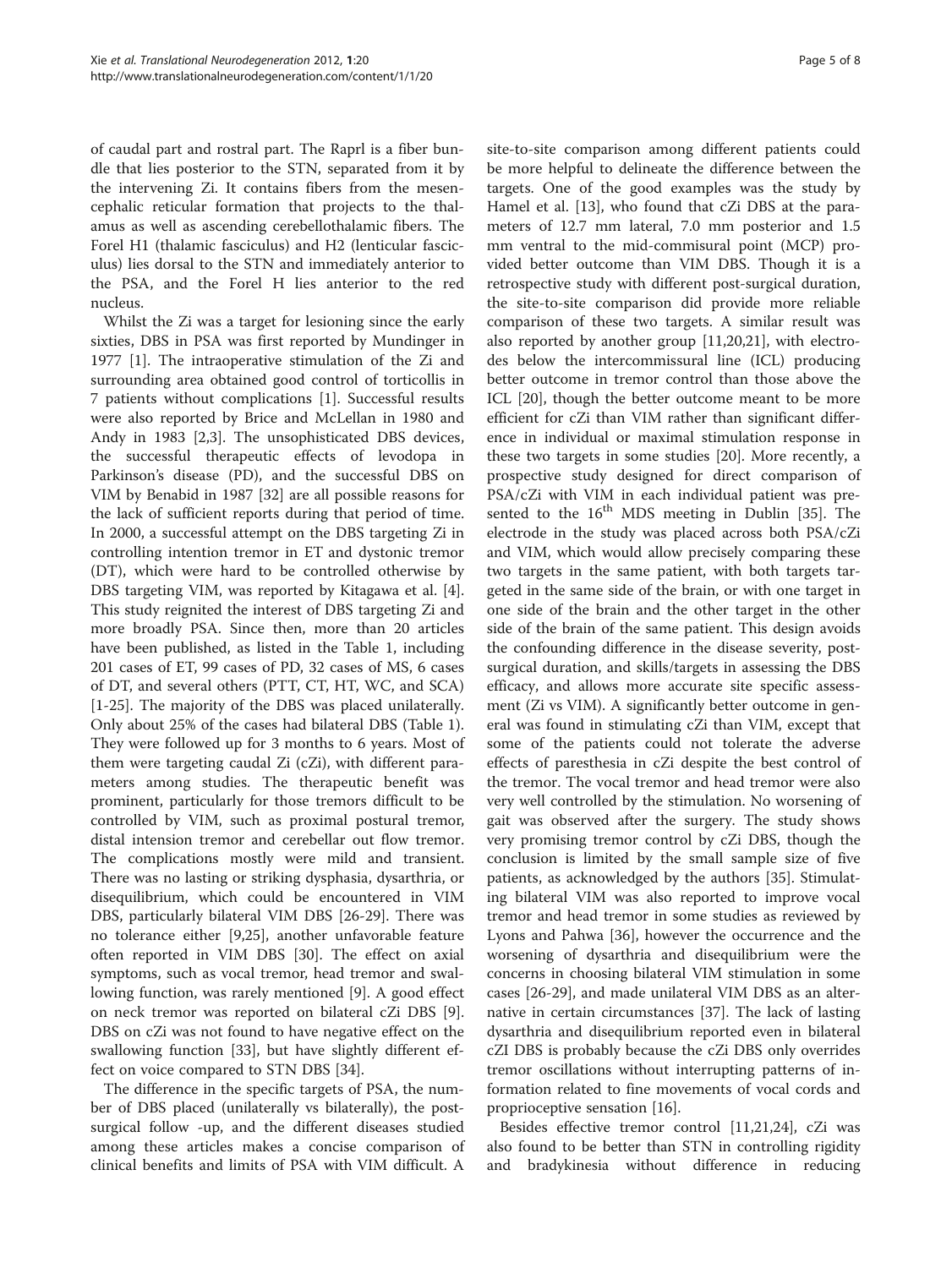dyskinesia and levodopa equivalent dose [\[11](#page-6-0)]. The rigidity and bradykinesia was not found to be very well controlled by cZi DBS in another study though [\[24](#page-6-0)]. Dystonia was also found to be well controlled by cZi DBS [\[1,16,17](#page-6-0)]. More recently, cZi in combination with pedunculopontine nucleus was found to have positive effect on axial symptoms [\[38](#page-6-0)]. cZi DBS could also be a target for some patients with ataxia [[39\]](#page-6-0).

## DBS in PSA: targeting the targets

As neither cZi nor Raprl can be reliably distinguished on 1.5 Tesla MRI, some used the neighboring structures as reference, such as the STN or VIM, to guide the DBS placement. Most of the studies used posterior and medial to the posterior tail of the STN at the maximal diameter of the red nucleus as the target (Table [1\)](#page-1-0). Some of them used the 2-3mm under the ventral border of the VIM as the target [[4,35\]](#page-6-0). Only a few studies also used microelectrode recording to guide the electrode placement, as cZi gives silent or low activity neuronal background [\[35](#page-6-0)], which differentiates cZi from VIM. Imaging targeting in combination with macrostimulation was applied virtually by all studies.

Specifically, the PSA was identified on trans-axial T2 weighted MRI images slightly posterior medial to the subthalamic nucleus at the level of the maximal diameter of the red nucleus (Table [1\)](#page-1-0), or about 2-3mm below the ventral border of the VIM [\[4,35](#page-6-0)]. A pre-operative MRI fused with a head CT with stereotactic frame and superimposed digitized Schaltenbrand stereotactic atlas was used to plan the trajectory. The electrode was implanted under local anesthesia. EMR was further used in some studies [\[35](#page-6-0)]. The final position of the electrode was dictated by the response to the macrostimulation. A postoperative x-ray was performed before removal of the frame. The location of each electrode contact postsurgically was determined on the postoperative CT infused with the pre-surgical MRI and superimposed atlas. The DBS contact location was determined in relation to the anterior commissure (AC) – posterior commissure (PC) line and the coordinates were plotted onto the Schaltenbrand stereotactic atlas. The efficacy of the stimulation was presented as the result on stimulation in relation to the result off stimulation at the same evaluation, based on clinical exam, UPDRS motor scores, tremor rating scores, daily living function, or quality of life assessment.

## DBS in PSA: possible mechanism

The mechanism of tremor suppression by stimulation in PSA (mostly in cZi) is not entirely clear. The Zi is a heterogenous nucleus that lies at the base of the dorsal thalamus and is an extension of the reticular /thalamic nucleus [[40\]](#page-7-0). Its rostral component extends over the

dorsal and medial surface of the STN, and its caudal or motor component lies posteromedial to the STN [\[41,42](#page-7-0)]. The ZI receives afferents from the globus pallidus internus (GPi), the substantia nigra reticulate (SNr) [[41,43,44\]](#page-7-0), the ascending reticular activating system [[43-45](#page-7-0)], the interpositus nucleus of the cerebellum, and also the motor, associative and limbic areas of the cerebral cortex [\[43,46](#page-7-0)]. The ZI sends efferents to the centromedian and parafascicular nuclei [\[47](#page-7-0)-[49](#page-7-0)], the ventral anterior nucleus and the ventral lateral nucleus of the thalamus [\[50](#page-7-0)], the midbrain extrapyramidal area and the medial reticular formation [\[41](#page-7-0)], the GPi and SNr [\[41](#page-7-0)], the interpositus nucleus of the cerebellum, the inferior olive and cerebral cortex [[51-53](#page-7-0)]. Current hypotheses regarding the mechanisms of tremor generation point to abnormal synchronisation of neuronal firing in the basal ganglia thalamocortical loop (in PD and DT) or the cerebellar thalamocortical loop (in ET, CT and MS tremor) or both loops (HT) [\[16](#page-6-0)]. cZi is an effective target for the surgical control of all forms of tremor because of its unique GABAergic connections with both the basal ganglia and cerebellar thalamocortical loops, in addition to the brain stem motor effectors through which tremor oscillation may be transmitted [\[16](#page-6-0)]. Stimulation of the Zi is likely to suppress the tremor by overriding the oscillations in these areas [\[16\]](#page-6-0). Stimulation of the Raprl could similarly abolish contralateral tremor and reduce rigidity [\[54\]](#page-7-0). The Raprl is a fiber bundle that lies posterior to the STN, separated from it by the intervening Zi, and consists of fibers from the mesencephalic reticular formation that project to the thalamus as well as ascending cerebellothalamic fibers. How much of the stimulation of the ZI overflows into the neighboring Raprl is unknown and may vary according to individual electrical conductivity of these structures in individual patients. The exact mechanism of how stimulation of PSA suppresses various tremors still awaits further studies to corroborate.

## Conclusion

PSA could potentially be an alternative target for the tremor, particularly for those tremors difficult to be controlled by traditional VIM DBS, including the proximal postural tremor, distal intention tremor, and some cerebellar outflow tremor. The effect of PSA DBS on axial head tremor and vocal tremor also seems to be promising. The adverse effect profile of the PSA appears transient and mild. However, the conclusion is limited by the small numbers of studies so far. More studies, including randomized double-blinded trials comparing the effect of DBS targeting PSA with that targeting VIM, are needed to help us better understand the efficacy and adverse effect profile of the PSA DBS, which could have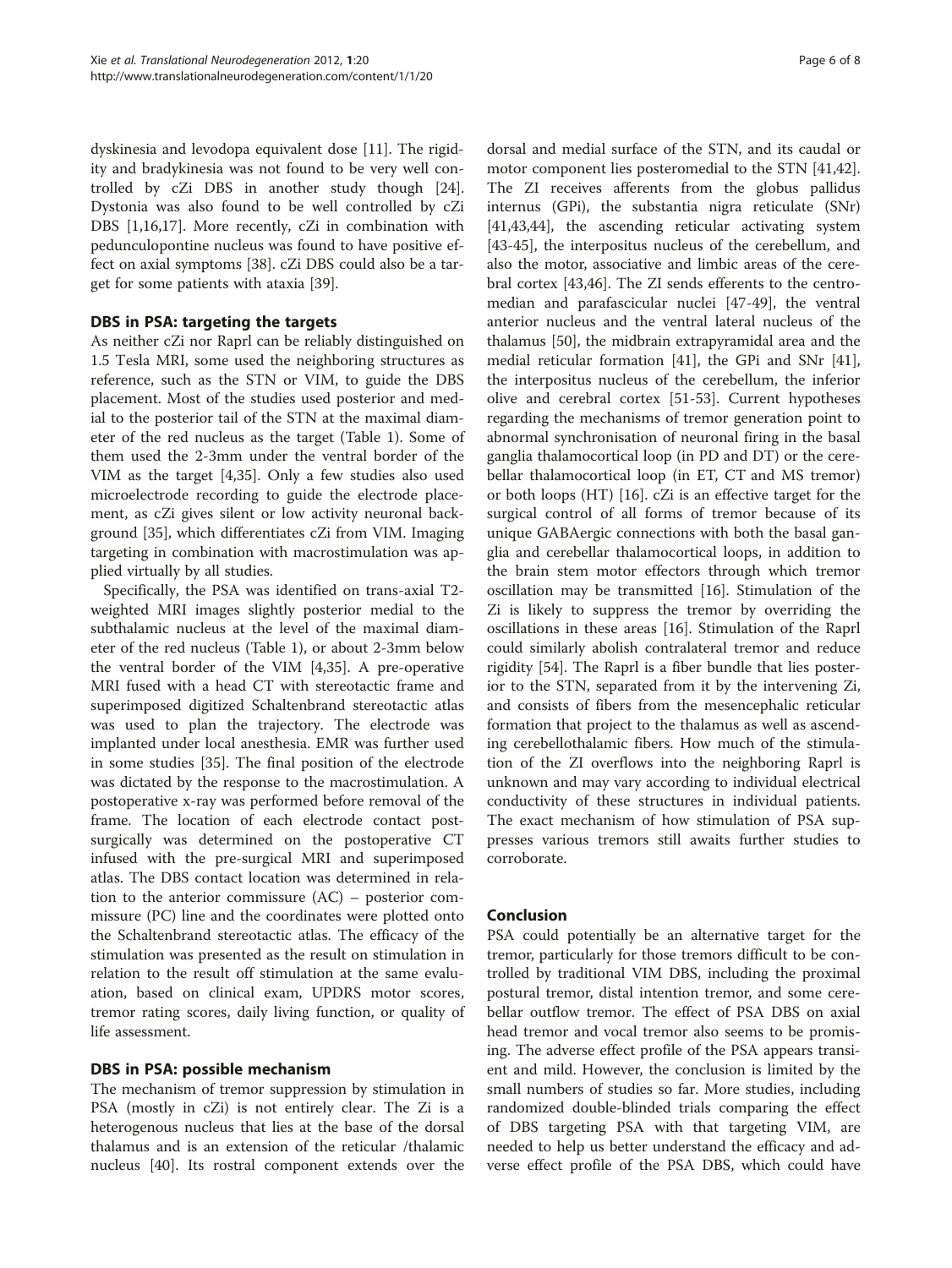#### <span id="page-6-0"></span>profound effect on tremor control, particularly for those difficult to be controlled by traditional VIM DBS.

#### Competing interests

The author(s) declare that they have no competing interests.

#### Authors' contributions

TX: Drafting and revising the manuscript; JB: Revising the manuscript; PW: Revising the manuscript. All authors read and approved the final manuscript.

#### Author details

<sup>1</sup>Department of Neurology, University of Chicago Medical Center, Chicago, IL 60637, USA. <sup>2</sup>Department of Neurosurgery, University of Chicago Medical Center, Chicago, IL 60637, USA.

#### Received: 2 September 2012 Accepted: 6 October 2012 Published: 29 October 2012

#### References

- 1. Mundinger F: New stereotactic treatment of spasmodic torticollis with a brain stimulation system. Med Klin 1977, 72:1982–1986. German.
- 2. Brice J, McLellan L: Suppression of intension tremor by contingent deepbrain stimulation. Lancet 1980, 1:1221–1222.
- 3. Andy OJ: Thalamic stimulation for control of movement disorders. Appl Neurophysiol 1983, 46:107–111.
- 4. Kitagawa M, Murata J, Kikuchi S, Sawamura Y, Saito H, Sasaki H, Tashiro K: Deep brain stimulation of subthalamic area for severe proximal tremor. Neurology 2000, 55:114–116.
- 5. Hooper J, Simpson P, Whittle IR: Chronic posttraumatic movement disorder alleviated by insertion of mesodiencephalic deep brain stimulating electrode. Neurosurgery 2005, 56:281–289.
- Velasco F, Jimenez F, Perez ML, Carrillo-Ruiz JD, Velasco AL, Ceballos J, Velasco M: Electrical stimulation of the prelemniscal radiation in the treatment of Parkinson's disease: an old target revised with new techniques. Neurosurgery 2001, 49:293–306.
- 7. Murata JI, Kitagawa M, Uesugi H, Saito H, Iwasaki Y, Kikuchi S, Tashiro K, Sawamura Y: Electrical stimulation of the posterior subthalamic area for the treatment of intractable proximal tremor. J Neurosurg 2003, 99:708–715.
- Nandi D, Aziz TZ: Deep Brain Stimulation in the Management of Neuropathic Pain and Multiple Sclerosis Tremor. J Clin Neurophysiol 2004, 21:31–39.
- 9. Plaha P, Patel NK, Gill SS: Stimulation of the subthalamic region for essential tremor. J Neurosurg 2004, 101:48–54.
- 10. Kitagawa M, Murata J, Uesugi H, Kikuchi S, Saito H, Tashiro K, Sawamura Y: Two-year follow-up of chronic stimulation of the posterior subthalamic white matter for tremor-dominant Parkinson's disease. Neurosurgery 2005, 56:281–289.
- 11. Plaha P, Ben-Shlomo Y, Patel NK, Gill SS: Stimulation of the caudal zona incerta is superior to stimulation of the subthalamic nucleus in improving contralateral parkinsonism. Brain 2006, 129:1732–1747.
- 12. Freund HJ, Barniko UB, Nolte D, Treuer H, Auburger G, Tass PA, Samii M, Sturm V: Subthalamic-thalamic DBS in a case with spinocerebellar ataxia type 2 and severe tremor-A unusual clinical benefit. Mov Disord 2007, 22:732–735.
- 13. Hemel W, Herzog J, Kopper F, Pinsker M, Weinert D, Muller D, Krack P, Deuschl G, Mehdorn HM: Deep brain stimulation in the subthalamic area is more effective than nucleus ventralis intermedius stimulation for bilateral intention tremor. Acta Neurochir (Wien) 2007, 149:749–758.
- 14. Herzog J, Hamel W, Wenzelburger R, Potter M, Pinsker MO, Bartussek J, Morsnowski A, Steigerwald F, Deutschl G, Volkmann J: Kinetic analysis of thalamic versus subthalamic neurostimulation in postural and intention tremor. Brain 2007, 130:1608–1625.
- 15. Carrillo-Ruiz JD, Velasco F, Jimenez F, Castro G, Velasco AL, Hernandez JA, Ceballos J, Velasco M: Bilateral electrical stimulation of prelemniscal radiations in the treatment of advanced Parkinson's disease. Neurosurgery 2008, 62:347–357.
- 16. Plaha P, Khan S, Gill SS: Bilateral stimulation of the caudal zona incerta nucleus for tremor control. J Neurol Neurosurg Psychiatry 2008, 79:504–513.
- 17. Blomstedt P, Fytagoridis A, Tisch S: Deep brain stimulation of the posterior subthalamic area in the treatment of tremor. Acta Neurochir 2009, 151:31-36.
- 18. Blomstedt P, Sandvik U, Tisch S: Deep brain stimulation in the posterior subthalamic area in the treatment of essential tremor. Mov Disord 2010, 25:1350–1356.
- 19. Fytagoridis A, Blomstedt P: Complications and side effects of deep brain stimulation in the posterior subthalamic area. Stereotact Funct Neurosurg 2010, 88:88–93.
- 20. Barbe MT, Liebhart L, Runge M, Deyng J, Florin E, Wojtecki L, Schnitzler A, Allert N, Sturm V, Fink GR, Maarouf M, Timmermann L: Deep brain stimulation of the ventral intermediate ucleus in patients with essential tremor: stimulation below intercommissural line is more efficient but equally effective as stimulation above. Exp Neurol 2011, 230:131-137
- 21. Blomstedt P, Sandvik U, Linder J, Fredricks A, Forsgren L, Hariz MI: Deep brain stimulation of the subthalamic nucleus versus the zona incerta in the treatment of essential tremor. Acta Neurochia (Wien) 2011, 153:2329–2335.
- 22. Blomstedt P, Lindvall P, Linder J, Olivecrona M, Forsgren L, Hariz MI: Reoperation after failed deep brain stimualiton for essential tremor. World Neurosurg 2011, Dec [Epub ahead of print].
- 23. Blomstedt P, Sandvik U, Hariz MI, Fytagoridis A, Forsgren L, Hariz GM, Koskinen LD: Influence of age, gender and severity of tremor on outcome after thalamic and subthalamic DBS for essential tremor. Parkinosnism Relat Disord 2011, 17:617–620.
- 24. Blomstedt P, Fytagoridis A, Astrom M, Linder J, Forsgren L, Hariz MI: Unilateral caudal zona incerta deep brain stimulation for Parkinsonian tremor. Parkinsonism Relat Disord 2012, June 13 [Epub ahead of print].
- 25. Fytagoridis A, Sandvik U, Astrom M, Bergenheim T, Blomstedt P: Long term follow-up of deep brain stimulation of the caudal zona incerta for essential tremor. J Neurol Neurosurg Psychiatry 2012, 83:258-262.
- 26. Pahwa R, Lyons KE, Wilkinson SB, Simpson RK Jr, Ondo WG, Tarsy D, Norregaard T, Hubble JP, Smith PA, Hauser RA, Jankovic J: Long-term evaluation of deep brain stimulation of the thalamus. J Neurosurg 2006, 104:506–512.
- 27. Hariz GM, Lindberg M, Bergenheim AT: Impact of thalamic deep brain stimulation on disability and health-related quality of life in patients with essential tremor. J Neurol Neurosurg Psychiatry 2002, 72:47-52.
- 28. Blomstedt P, Hariz MI: Are complications less common in deep brain stimulation than in ablative procedures for movement disorders? Stereotact Funct Neurosurg 2006, 84:72–81.
- 29. Blomstedt P, Hariz GM, Hariz MI, Koskinen LO: Thalamic deep brain stimulation in the treatment of essential tremor: a long-term follow-up. Br J Neurosurg 2007, 21:504–509.
- 30. Hariz MI, Shamsgovara P, Johansson F, Hariz G, Fodstad H: Tolerance and tremor rebound following lomg-term chronic thalamic stimulation for Parkinsonian and essential tremor. Stereotact Funct Neurosurg 1999, 72:208–218.
- 31. Atlasa Schaltenbrand G, Wahren W: Atlas for Stereotaxy of the Human Brain. Stuttgart: Thieme; 1977.
- 32. Benabid AL, Pollak P, Louveau A, Henry S, de Rougemont J: Combined (thalamotomy and stimulation) stereotactic surgery of the VIM thalamic nucleus for bilateral Parkinson disease. Appl Neurophysiol 1987, 50:344–346.
- Sundstedt S, Olofsson K, van Doorn J, Linder J, Nordh Em Blomstedt P: Swallowing function in Parkinson's patients following Zona Incerta deep brain stimulation. Acta Neurol Scand 2012, Mar 4 [Epub ahead of print].
- 34. Lundgren S, Saeys T, Karlsson F, Olofsson K, Blomstedt P, Linder J, Nordh E, Zafar H, van Doorn J: Deep brain stimulation of caudal zona incerta and subthalamic nucleus in patients with Parkinson's disease: effects on voice intensity. Parkinsons Dis 2011, Oct 19 [Epub].
- 35. Xie T, Bernard J, Ojakangas C, Kang UJ, Towle VL, Wranke P: Deep brain stimulation in the caudal zona incerta and posterior subthalamic area is more effective than in ventral intermediate nucleus for various tremor control. In 16<sup>th</sup> International Congress of Parkinson's Disease and Movement Disorders, Dublin, Ireland; 2012:979.
- 36. Lyons KE, Pahwa R: Deep brain stimulation and essential tremor. J Clin Neurophysiol 2004, 21:2–5.
- 37. Xie T, Goodman R, Browner N, Haberfeld E, Winfield L, Goldman J, Ford B: Treatment of fragile X-associated tremor/ataxia syndrome with unilateral deep brain stimulation. Mov Disord 2012, 27:799–800.
- 38. Khan S, Mooney L, Plaha P, Javed S, White P, Whone AL, Gill SS: Outcomes from stimulation of the caudal zona incerta and pedunculopontine nucleus in patients with Parkinson's disease. Br J Neurosurg 2011, 25:273–280.
- 39. Oyama G, Thompson AJ, Limotai N, Maling N, Abd-El-Barr M, Foote K, Subramony SH, Ashizawa T, Okun M: Tailing DBS treatment for tremor and